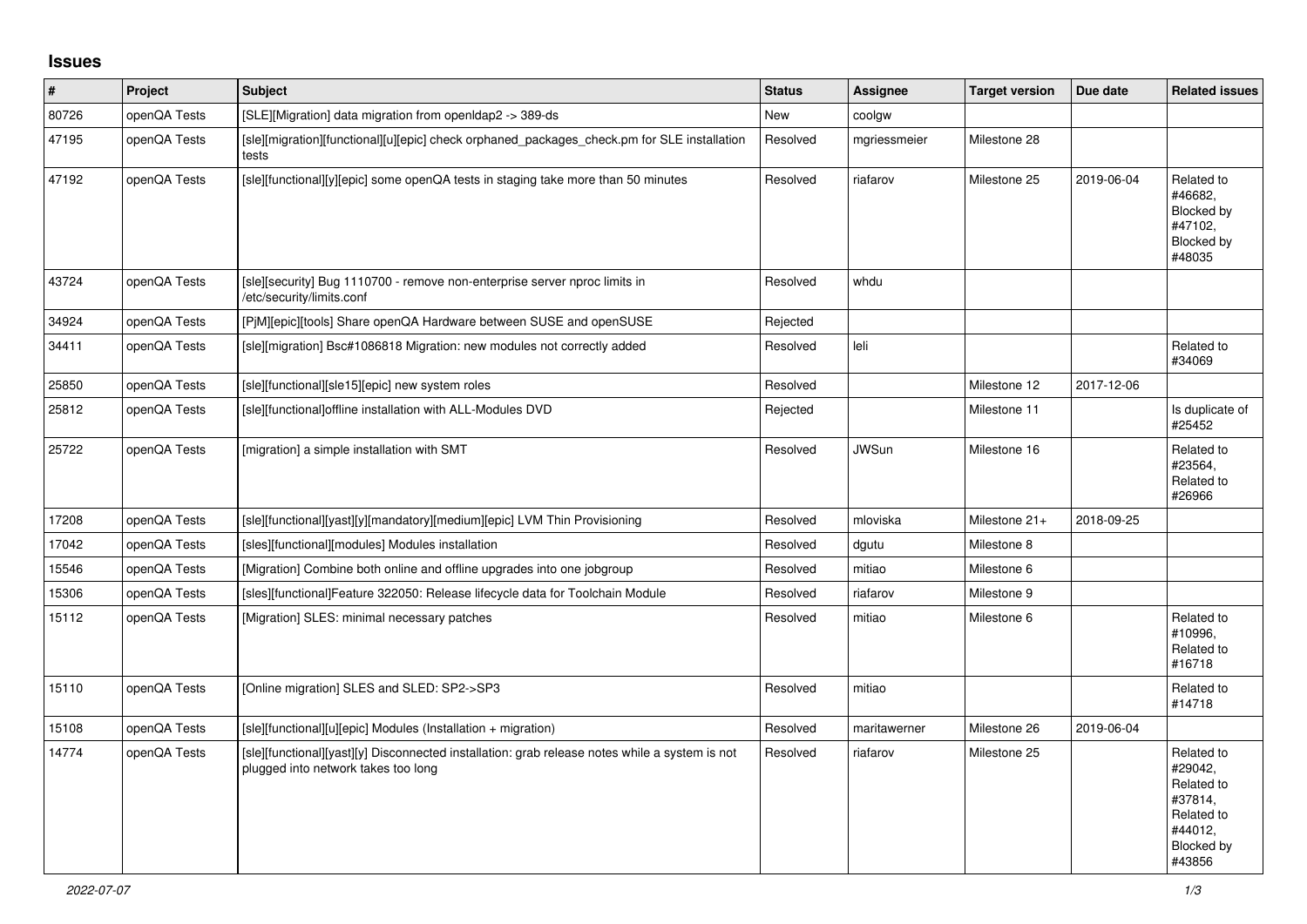| $\vert$ # | Project      | <b>Subject</b>                                                                                                                                                                                                                       | <b>Status</b> | <b>Assignee</b> | <b>Target version</b> | Due date | <b>Related issues</b> |
|-----------|--------------|--------------------------------------------------------------------------------------------------------------------------------------------------------------------------------------------------------------------------------------|---------------|-----------------|-----------------------|----------|-----------------------|
| 14720     | openQA Tests | [migration][sp3][aarch64] add offline migration scenarios SP2->SP3 for aarch64                                                                                                                                                       | Resolved      | mitiao          | Milestone 8           |          | Blocked by<br>#11948  |
| 14718     | openQA Tests | [Migration] [SP3]add offline migration scenarios SP2->SP3 for x86_64 and ppc64le                                                                                                                                                     | Resolved      | dgutu           | Milestone 5           |          | Related to<br>#15110  |
| 13750     | openQA Tests | <b>HPC Module</b>                                                                                                                                                                                                                    | Resolved      | mgriessmeier    | Milestone 3           |          |                       |
| 12910     | openQA Tests | Feature 320418: Proper placement of "encrypt filesystem" option                                                                                                                                                                      | Resolved      | okurz           | Milestone 3           |          |                       |
| 12908     | openQA Tests | Feature 318875 and 320919: Add Saltstack to the Advanced Systems Management Module                                                                                                                                                   | Resolved      |                 |                       |          |                       |
| 11804     | openQA Tests | Feature 320678: GCC 4.8 on SDK for AArch64                                                                                                                                                                                           | Resolved      | okurz           | Milestone 3           |          |                       |
| 11800     | openQA Tests | Feature 320292: ALPN support for openssl                                                                                                                                                                                             | Resolved      | michalnowak     | Milestone 3           |          |                       |
| 11798     | openQA Tests | Feature 319981: ACPI Support for AArch64                                                                                                                                                                                             | Resolved      | mkravec         |                       |          |                       |
| 11794     | openQA Tests | Feature 319335: IVNC: Secondary viewonly password                                                                                                                                                                                    | Resolved      | mkravec         |                       |          |                       |
| 11792     | openQA Tests | Feature 313516: implement image based snapshotting for btrfs analog to zfs send/receive                                                                                                                                              | Resolved      | mkravec         |                       |          |                       |
| 11708     | openQA Tests | Add-on installation: review zypper_Ir testcase                                                                                                                                                                                       | Resolved      | michalnowak     | Milestone 3           |          | Related to<br>#11460  |
| 11572     | openQA Tests | Toolchain Module on aarch 64                                                                                                                                                                                                         | Resolved      | okurz           |                       |          |                       |
| 11564     | openQA Tests | s390x: add SSH+GUI as frontend to the Installation process                                                                                                                                                                           | Resolved      | mgriessmeier    | Milestone 3           |          | Related to<br>#7614   |
| 11562     | openQA Tests | s390x: local disk, add a second disk                                                                                                                                                                                                 | Rejected      | mgriessmeier    | Milestone 3           |          |                       |
| 11510     | openQA Tests | SLE HA - add system role                                                                                                                                                                                                             | Closed        |                 | Milestone 3           |          |                       |
| 11462     | openQA Tests | Feature 320597 and 320699: Introduce 'zypper lifecycle' to provide information about life<br>cycle of individual products and packages and Do not communicate End of Support dates,<br>that change later to a previous point in time | Resolved      | okurz           | Milestone 3           |          |                       |
| 11460     | openQA Tests | Feature 320494: Disable installation source after installation if we register system                                                                                                                                                 | Resolved      | michalnowak     | Milestone 3           |          | Related to<br>#11708  |
| 11458     | openQA Tests | Feature 319716: Automatic Update of YaST at beginning of the installation                                                                                                                                                            | Resolved      | okurz           | Milestone 3           |          |                       |
| 11456     | openQA Tests | Feature 319639: Set hostname in Installer properly                                                                                                                                                                                   | Resolved      | michalnowak     | Milestone 3           |          |                       |
| 11454     | openQA Tests | Feature 319624: YaST - Existing SSH Host Keys Dialog                                                                                                                                                                                 | Resolved      | dzedro          | Milestone 3           |          |                       |
| 11452     | openQA Tests | Feature 318945: AutoYaST EULA display                                                                                                                                                                                                | Resolved      | mkravec         | Milestone 3           |          |                       |
| 11450     | openQA Tests | Feature 318787: YaST logic on Network Restart while no confg changes were made                                                                                                                                                       | Resolved      | dzedro          | Milestone 3           |          |                       |
| 11448     | openQA Tests | Feature 318405: implement bash autocompletion for btrfs commands                                                                                                                                                                     | Resolved      | mkravec         | Milestone 3           |          |                       |
| 11446     | openQA Tests | Feature 318144: Btrfs quota group improvements                                                                                                                                                                                       | Resolved      | mkravec         | Milestone 3           |          | Copied to<br>#13974   |
| 11444     | openQA Tests | Feature 318101: Show user defined comments in grub2 menu for snapshots                                                                                                                                                               | Closed        | dgutu           | Milestone 3           |          |                       |
| 11442     | openQA Tests | Feature 317970: Remove creation of autoyast profile during installation                                                                                                                                                              | Resolved      | mkravec         | Milestone 3           |          |                       |